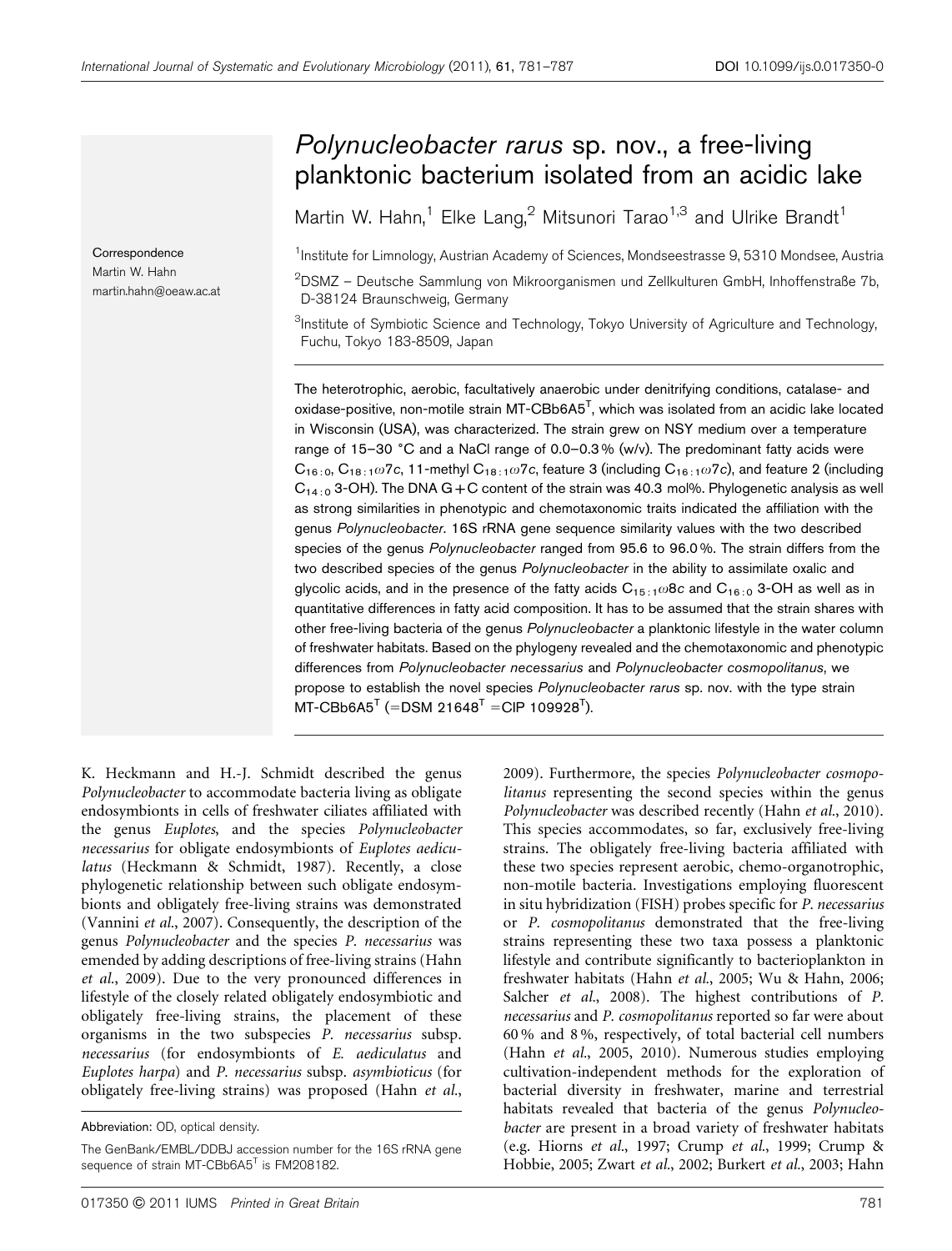<span id="page-1-0"></span>et al.[, 2005](#page-5-0); [Grossart](#page-5-0) et al., 2008) but reports on their presence at off-shore marine and terrestrial sites are lacking.

In previous studies, a monophyletic cluster of strains (minimal 16S rRNA gene sequence similarity of 95.7 %, [Hahn, 2003\)](#page-5-0) including a sequence of an endosymbiotic P. necessarius strain [\(Springer](#page-6-0) et al., 1996) was described as 'Polynucleobacter necessarius cluster' (Zwart et al.[, 2002](#page-6-0)), which was later subdivided in four monophyletic subclusters designated A to D ([Hahn, 2003](#page-5-0)). The previously emended species P. necessarius is equivalent to subcluster C (also known as subcluster PnecC), and the recently described species P. cosmopolitanus is equivalent to subcluster D (PnecD). Here we describe a strain affiliated with

#### Table 1. Traits characterizing strain MT-CBb6A5<sup>T</sup> and strains of the previously described taxa P. necessarius subsp. asymbioticus and P. cosmopolitanus

Taxa: 1, Polynucleobacter rarus sp. nov. MT-CBb6A5<sup>T</sup>; 2, P. necessarius subsp. asymbioticus (n=4; data from Hahn et al.[, 2009](#page-5-0)); 3, P. cosmopolitanus  $(n=5;$  Hahn et al.[, 2010\)](#page-5-0). Note that the subspecies P. necessarius subsp. necessarius lacks a sufficient phenotypic and chemotaxonomic description due to the lack of pure cultures. All taxa are non-motile, positive for catalase and oxidase activities, grow anaerobically on NSY medium +0.8 mM nitrate, assimilate pyruvic acid and do not assimilate L-serine. –, Negative; +, positive; W, weakly positive; +/–, some strains positive and some strains negative; +/W, some strains positive and some strains weakly positive; W/–, some strains weakly positive and some strains negative.

| Characteristic                                    | $\mathbf{1}$             | $\overline{2}$          | $\mathbf{3}$             |
|---------------------------------------------------|--------------------------|-------------------------|--------------------------|
| Cell morphology                                   | Straight rods            | Straight or curved rods | Curved rods              |
| Nucleoids visible (DAPI)                          | Frequently               | Rarely                  | Rarely                   |
| Cell length $(\mu m)$                             | $0.8 - 1.8$              | $0.5 - 2.9$             | $0.4 - 1.4$              |
| Cell width $(\mu m)$                              | $0.6 - 0.8$              | $0.3 - 0.5$             | $0.3 - 0.5$              |
| Growth at 5 °C                                    | $\equiv$                 | $\ddot{}$               | $+/-$                    |
| Growth at 35 °C                                   | $\equiv$                 | $+/-$                   | $+$                      |
| NaCl tolerance (%, w/v)                           | 0.3(w)                   | $0.3 - 0.5$             | $0.3 - 0.5$              |
| Anaerobic growth on NSY medium                    |                          | $+/-$                   | $+$                      |
| Growth in mineral medium with acetic acid and B12 | W                        | $W$ /-                  | $W$ /-                   |
| Assimilation of:                                  |                          |                         |                          |
| Urea                                              |                          | $+/-$                   | $+/-$                    |
| Thiosulfate                                       | $\equiv$                 | $+/-$                   | $+/-$                    |
| Formic acid                                       | $\equiv$                 | $W$ /-                  | $\overline{\phantom{0}}$ |
| Glyoxylic acid                                    | $^{+}$                   | $W$ /-                  | $W$ /-                   |
| Glycolic acid                                     | W                        | $\equiv$                | $\equiv$                 |
| Acetic acid                                       | $^{+}$                   | $^{+}$                  | $^{+}$                   |
| Oxalic acid                                       | W                        | $\equiv$                | $\equiv$                 |
| Propionic acid                                    | $\overline{\phantom{0}}$ | $+/-$                   | $+$ /w                   |
| Malonic acid                                      |                          | $+/-$                   | $+/-$                    |
| Oxaloacetic acid                                  |                          | $+/-$                   | $^{+}$                   |
| Malic acid                                        | $^{+}$                   | $+$ /w                  | $^{+}$                   |
| Succinic acid                                     | $^{+}$                   |                         | $^{+}$                   |
| Fumaric acid                                      | $^{+}$                   | $+/w$                   | $\boldsymbol{+}$         |
| Levulinic acid                                    | $^{+}$                   | $W$ /-                  | $W$ / $-$                |
| Citric acid                                       |                          |                         | $+/-$                    |
| D-Mannose                                         | W                        | $W$ /-                  | $W$ / $-$                |
| D-Glucose                                         |                          | $W$ /-                  | $W$ /-                   |
| D-Galacturonic acid                               | $^{+}$                   | W                       | $+/w$                    |
| D-Galactose                                       | $\overline{\phantom{0}}$ | $W$ /-                  | W                        |
| D-Lyxose                                          | W                        | $W$ /-                  |                          |
| D-Fructose                                        | W                        | $W$ /-                  |                          |
| D-Fucose                                          | W                        | $W$ /-                  |                          |
| D-Sorbitol                                        | $\overline{\phantom{0}}$ | $W$ /-                  |                          |
| L-Glutamate                                       | $\equiv$                 | $+/-$                   | $W$ /-                   |
| L-Aspartate                                       |                          | $+/-$                   | $\qquad \qquad -$        |
| L-Cysteine                                        | W                        | $+$ /w                  | $^{+}$                   |
| L-Alanine                                         |                          | $W$ /-                  | $+/w$                    |
| L-Asparagine                                      |                          | $W$ /-                  | $\equiv$                 |
| Betaine                                           | $\overline{\phantom{0}}$ | $W$ /-                  | $\overline{\phantom{0}}$ |
| DNA $G + C$ content (mol%)                        | 40.3                     | $44 - 46$               | 44.9                     |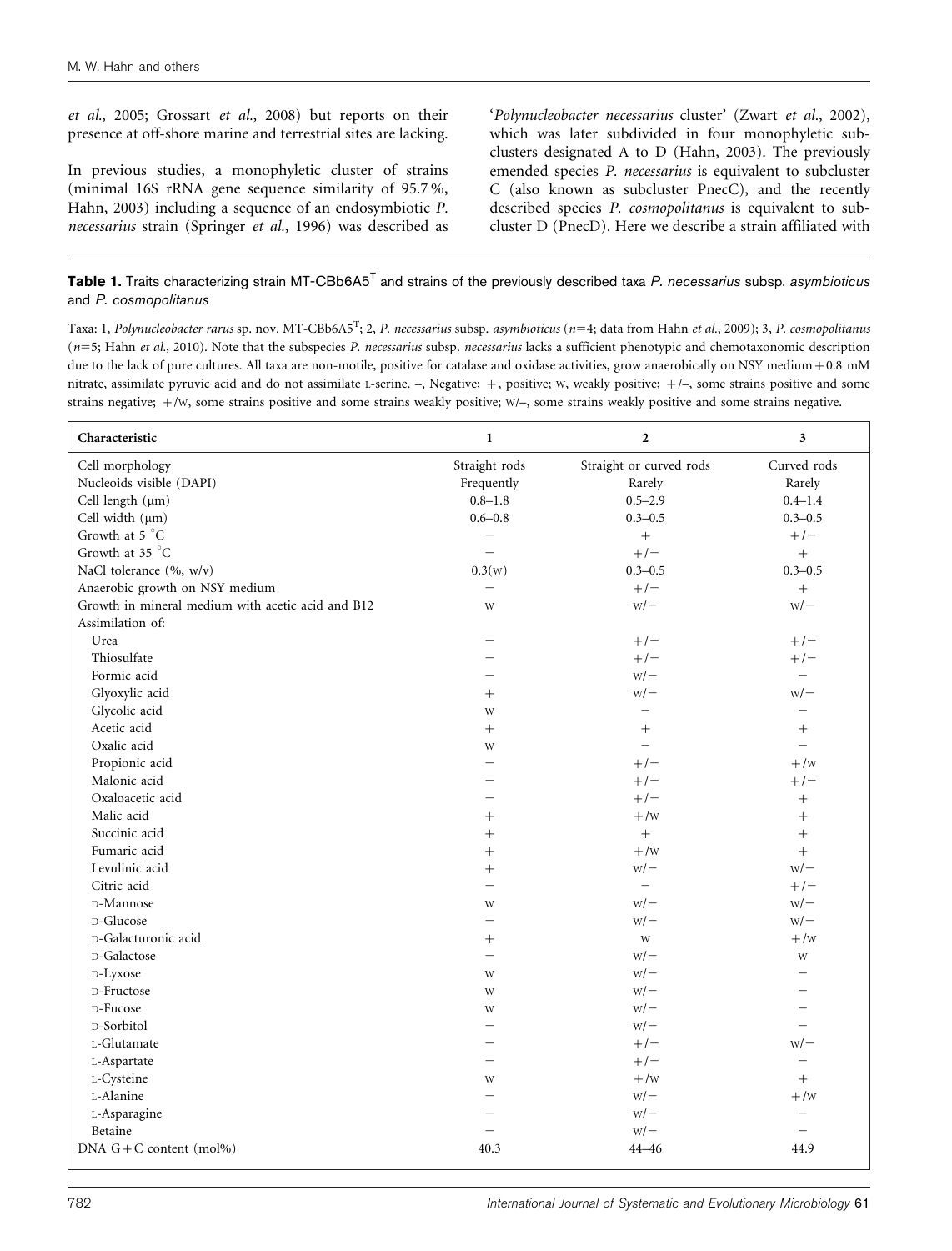<span id="page-2-0"></span>subcluster A (PnecA) and propose to establish for this strain the species Polynucleobacter rarus sp. nov. Note that this new species represents only a fraction of the highly diverse subcluster A of the 'Polynucleobacter necessarius cluster'.

#### Isolation and characterization

Strain MT-CBb6A5<sup>T</sup> was isolated from Crystal Bog Lake ([Newton](#page-6-0) et al., 2006) by using the filtration-acclimatization method [\(Hahn, 2003](#page-5-0); Hahn et al.[, 2004](#page-5-0)). This isolation method includes a step of filtration through  $0.2 \mu m$  filters, which seems to contradict the cell dimensions of the cultivated strain presented below. However, variations of pore sizes of the filter or much smaller in situ cell sizes of the strain may be responsible for the passing of the ancestor cell through the filter. At the time of writing, only a single strain affiliated with subcluster A of the 'P. necessarius cluster' has been isolated, while  $>150$  and  $>50$ strains of subcluster C (P. necessarius) and subcluster D (P.

cosmopolitanus), respectively, have been isolated ([Hahn,](#page-5-0) [2003;](#page-5-0) Hahn et al.[, 2005, 2010;](#page-5-0) [Watanabe](#page-6-0) et al., 2009). The isolation method for bacteria of the genus Polynucleobacter developed by [Watanabe](#page-6-0) et al.  $(2009)$  uses a 0.8  $\mu$ m filtration step, whereas, in several isolation experiments, Hahn et al. [\(2005, 2009\)](#page-5-0) replaced the filtration step by a dilution step (dilution-acclimatization method); thus, the singular isolation of a Polynucleobacter strain affiliated with subcluster A cannot exclusively be explained by the utilization of 0.2 um filters.

Initially, pure cultures of the strain in liquid NSY medium (Hahn et al.[, 2004](#page-5-0)) showed formation of flocks; however, this trait disappeared after some subcultivation steps. The investigated strain was routinely grown on NSY and R2A (Remel) medium with concentrations of 3 g  $1^{-1}$ ; however, similar to previously investigated Polynucleobacter strains, the biomass yield of strain  $MT$ -CBb6A5<sup>T</sup> on these media was much lower than that observed for other members of the family Burkholderiaceae. Growth at different

**Table 2.** Whole-cell fatty acid composition of strain MT-CBb6A5<sup>T</sup> as compared with strains of P. necessarius subsp. asymbioticus and P. cosmopolitanus

Taxa: 1, *Polynucleobacter rarus* MT-CBb6A5<sup>T</sup>; 2, *P. necessarius* subsp. *asymbioticus* QLW-P1DMWA-1<sup>T</sup> (data from Hahn et al.[, 2009\)](#page-5-0); 3, P. necessarius ( $n=3$ ; Hahn et al.[, 2009](#page-5-0)); 4, P. cosmopolitanus MWH-MoIso2<sup>T</sup> (Hahn et al[., 2010\)](#page-5-0); 5, P. cosmopolitanus ( $n=5$ ; Hahn et al[., 2010](#page-5-0)). Values are percentages of the summed fatty acids named in the peak library of the MIDI system (contents  $\geq 0.1\%$ ). Strains were grown on R2A agar plates for  $3-5$  days at  $28$  °C. tr, Trace, may be detected or not in independent experiments.

| Fatty acid                        | $\mathbf{1}$ | $\overline{2}$ | 3             | $\overline{\mathbf{4}}$ | 5             |
|-----------------------------------|--------------|----------------|---------------|-------------------------|---------------|
| Saturated                         |              |                |               |                         |               |
| $C_{12:0}$                        | 3.0          | 3.4            | $3.4 - 5.5$   |                         |               |
| $C_{14:0}$                        | 0.4          | 0.9            | $0.3 - 1.2$   | 0.7                     | $0.6 - 2.3$   |
| $C_{15:0}$                        | tr           | 0.3            | tr            | 0.2                     | tr            |
| $C_{16:0}$                        | 19.8         | 22.2           | $15.5 - 33.5$ | 15.4                    | $11.0 - 15.4$ |
| $C_{17:0}$                        | 0.3          |                | tr            |                         | tr            |
| $C_{18:0}$                        | 0.5          | 1.2            | $0.5 - 2.6$   | 0.8                     | $0.5 - 1.1$   |
| Unsaturated                       |              |                |               |                         |               |
| $C_{14:1}\omega$ 5c               | 0.2          |                | $0 - 0.6$     | 0.6                     | $0 - 0.6$     |
| $C_{15:1}\omega$ 8c               | 0.2          |                |               |                         |               |
| $C_{15:1}\omega$ 6c               | 0.3          |                | $0 - 0.6$     |                         |               |
| $C_{16:1}\omega$ 5c               | 0.5          | 0.9            | $0 - 0.9$     | 0.3                     | $0.3 - 1.1$   |
| $C_{17.1}\omega$ 6c               | tr           |                |               | 0.5                     | $0 - 0.7$     |
| $C_{18:1}\omega$ 9c               | tr           |                | $0 - 0.4$     | 0.3                     | $0 - 2.0$     |
| $C_{18:1}\omega$ 7c               | 21.8         | 12.9           | $0.25 - 20.4$ | 28.7                    | $28.7 - 38.1$ |
| $C_{18.1}\omega$ 5c               |              |                |               | 0.2                     | tr            |
| 11-Methyl $C_{18:1}\omega$ 7c     | 7.5          | 3.1            | $0.2 - 8.1$   | 3.7                     | $0.4 - 3.7$   |
| 10-Methyl $C_{19:0}$              | 0.4          |                |               | 0.7                     | $0 - 0.7$     |
| Hydroxylated                      |              |                |               |                         |               |
| $C_{12:0}$ 2-OH                   |              | 2.5            | $1.3 - 2.5$   |                         |               |
| $C_{12:0}$ 3-OH                   |              |                |               | 11.1                    | $7.1 - 11.2$  |
| $C_{16:0}$ 3-OH                   | 0.3          |                |               |                         |               |
| Summed features                   |              |                |               |                         |               |
| 1 ( $C_{12:0}$ ALDE?)             | 1.8          | 0.4            | $0.4 - 2.1$   | 0.1                     | tr            |
| 2 (including $C_{14:0}$ 3-OH)     | 6.9          | 9.6            | $8.4 - 9.9$   | 0.6                     | $0.6 - 3.9$   |
| 3 (including $C_{16:1}\omega$ 7c) | 35.9         | 41.3           | 35.6-45.0     | 34.7                    | $31.5 - 36.5$ |
| 7 (including $C_{19.1}\omega$ 6c) |              | 0.4            | $0.2 - 2.0$   | 1.5                     | $0 - 1.5$     |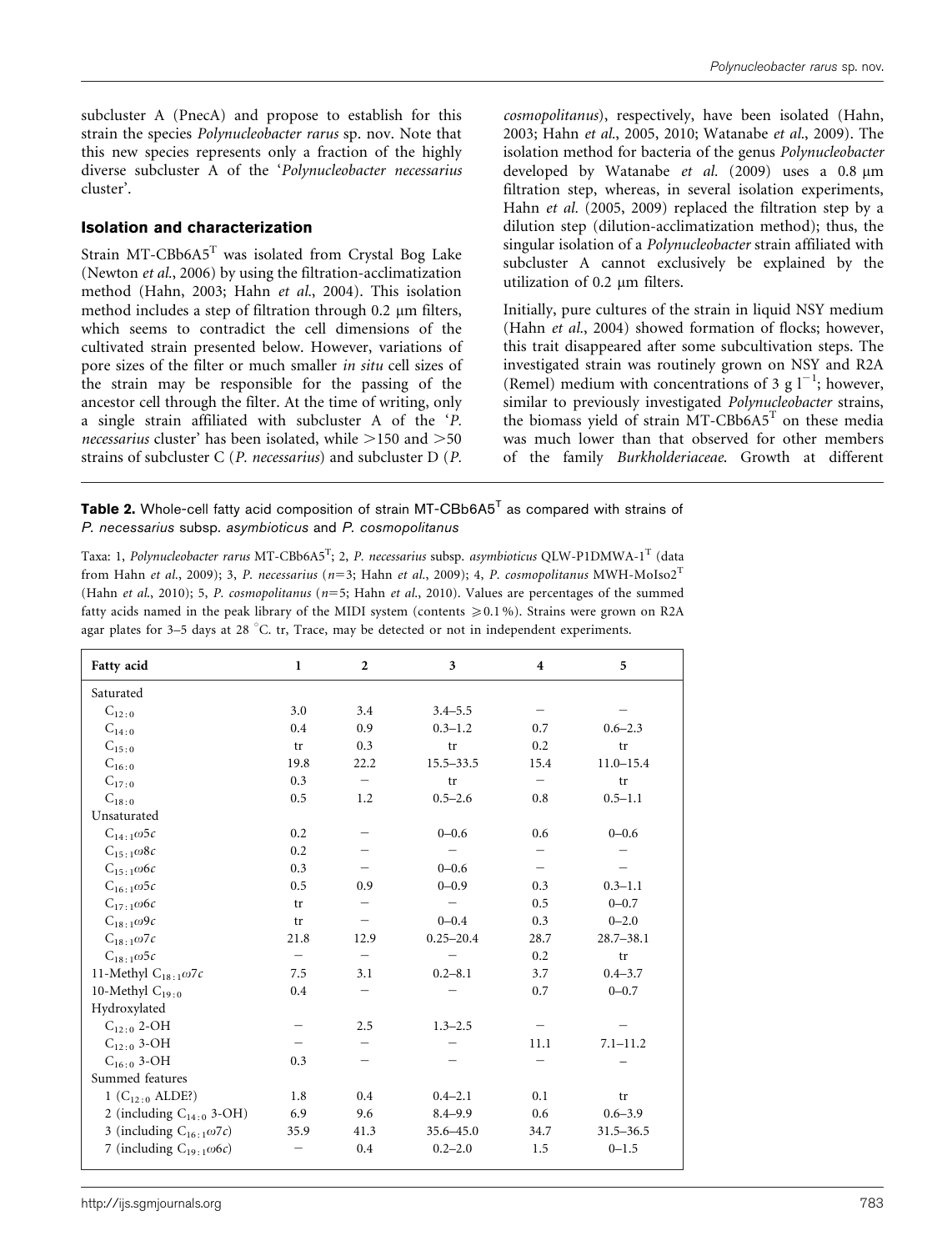<span id="page-3-0"></span>

Fig. 1. Epifluorescence microscopic images of cells of strain MT- $CBB6A5<sup>T</sup>$  stained with the nucleic acid dye 4',6-diamidino-2phenylindole (DAPI). Note that the image shows a collection of cells showing multiple nucleoids, which is a trait not shared by all cells present in cultures of the strain. The fraction of cells showing this trait is variable and seems to be influenced by the age of the culture. Bar, 2 µm.

temperatures and growth under anoxic conditions in an anaerobic chamber were examined on NSY agar or on NSY medium supplemented with nitrate (0.8 mM). NaCl tolerance was determined using NSY agar supplemented with different NaCl concentrations (0, 0.1, 0.2, 0.3, 0.4, 0.5, 0.6, 0.7, 1.0, 1.25, 1.5, 1.75 and 2.0 %, w/v). The temperature range supporting growth was tested on NSY agar plates exposed to different temperatures (5, 15, 20, 25, 30 and 35 °C). Utilization of various substrates was investigated in the same way as for previously described species of the genus Polynucleobacter (Hahn et al.[, 2009](#page-5-0), [2010](#page-5-0)). Briefly, growth enabled by utilization of a specific substrate was determined by comparison of optical density (OD) established in liquid one-tenth-strength NSY medium  $(0.3 \text{ g l}^{-1})$  with and without 0.5 g test substance  $l^{-1}$ . OD differences of  $\leq 10\%$ , of 10–50 % and of  $\geq 50\%$  of the OD established on the medium without test substance were scored after 10 days of growth as no utilization  $(-)$ , weak utilization  $(W)$  and good utilization  $(+)$ , respectively.

Sequencing and phylogenetic analyses of 16S rRNA genes were performed as described previously [\(Hahn, 2003](#page-5-0); Hahn et al.[, 2005\)](#page-5-0). Neighbour-joining trees were calculated by using the software MEGA4 ([Tamura](#page-6-0) et al., 2007) and maximum-likelihood trees were generated by using the RaxML web server ([Stamatakis](#page-6-0) et al., 2008). The  $G+C$ content of DNA was determined as described by Tóth et al. [\(2008\).](#page-6-0) Fatty acid methyl esters (FAMEs) were obtained as described by Kämpfer & Kroppenstedt (1996) and separated by a gas chromatograph (model 6890, Hewlett Packard). Peaks were automatically computed using the

### Table 3. Discriminative characteristics separating strain MT-CBb6A5T from P. necessarius subsp. asymbioticus and P. cosmopolitanus

Taxa: 1, Polynucleobacter rarus sp. nov. MT-CBb6A5<sup>T</sup>; 2, P. necessarius subsp. asymbioticus  $[n=3$  (fatty acids) or 4 (phenotypic features); data from Hahn et al.[, 2009](#page-5-0)]; 3, P. cosmopolitanus  $[n=3]$ (phenotypic features) or 5 (fatty acids); Hahn et al.[, 2010](#page-5-0)]. P. rarus sp. nov. differs from the obligately endosymbiotic P. necessarius subsp. necessarius in its free-living lifestyle. Note that only an incomplete phenotypic and chemotaxonomic description of P. necessarius subsp. necessarius is available because of the lack of pure cultures. –, Negative; +, positive.

| <b>Characteristic</b>        |             |             |             |
|------------------------------|-------------|-------------|-------------|
| Nucleoids visible $(DAPI)^*$ | Frequently  | Rarely      | Rarely      |
| Cell width $(\mu m)$         | $0.6 - 0.8$ | $0.3 - 0.5$ | $0.3 - 0.5$ |
| Utilization of glycolic acid |             |             |             |
| Utilization of oxalic acid   |             |             |             |
| $C_{12}$ . 0                 |             |             |             |
| $C_{15+1}\omega$ 8c          |             |             |             |
| $C_{12:0}$ 2-OH              |             |             |             |
| $C_{16:0}$ 3-OH              |             |             |             |
| DNA $G+C$ content (mol%)     | 40.3        |             | 44 9        |
|                              |             |             |             |

\*Staining with a fluorescent nucleic acid dye (e.g. DAPI) and epifluorescence microscopic observation.

Microbial Identification standard software package [\(Sasser,](#page-6-0) [1990](#page-6-0)).

The results of the phenotypic and chemotaxonomic characterization of strain  $MT-CBb6A5<sup>T</sup>$  are presented in [Tables 1](#page-1-0) and [2.](#page-2-0) The strain differs from strains of P. necessarius subsp. asymbioticus and P. cosmopolitanus in the relatively large cell widths, and in the frequently observable presence of multiple nucleoid structures (Fig. 1). Such structures were reported for endosymbiotic strains recently assigned to the subspecies P. necessarius subsp. necessarius and the genus name refers to them [\(Heckmann & Schmidt,](#page-5-0) [1987](#page-5-0)); however, this feature was only rarely observed in other free-living Polynucleobacter strains ([Hahn, 2003](#page-5-0); Hahn et al.[, 2009](#page-5-0), [2010\)](#page-5-0). Furthermore, the investigated strain differed from both previously described taxa in the ability to utilize oxalic and glycolic acids (Table 3). Strain MT-CBb6A5<sup>T</sup> showed visible growth under anoxic conditions only on NSY medium supplemented with increased concentrations of nitrate and not on standard NSY medium. This observation could result from nitrate respiration.

The  $G + C$  content of the DNA of strain MT-CBb6A5<sup>T</sup> was 40.3 mol%, which is substantially lower than those of P. necessarius strains (44–46 mol%) and the P. cosmopolitanus type strain (44.9 mol%). Whole-cell fatty acids of strain  $MT$ -CBb6A5<sup>T</sup> were dominated by the unsaturated components  $C_{16:1}\omega$ 7c (feature 3),  $C_{18:1}\omega$ 7c and 11-methyl  $C_{18:1}$   $\omega$ 7c and straight chain  $C_{16:0}$ . Relatively high amounts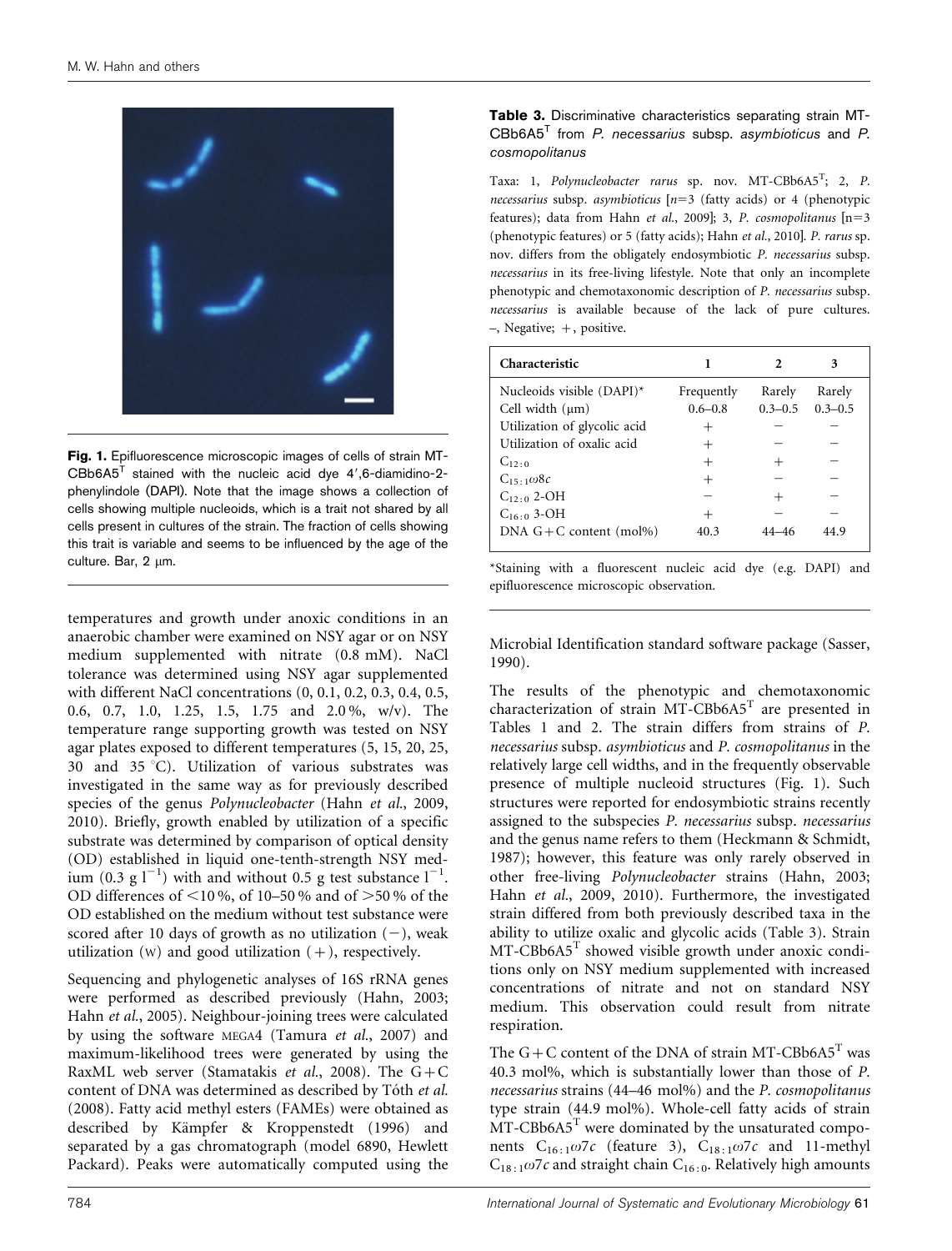<span id="page-4-0"></span>of feature 2, including  $C_{14:0}$  3-OH, were also detected. The pattern, consisting of these major components and a high number of minor compounds, resembled those of the two other species of the genus Polynucleobacter, confirming the membership of the strain in this genus. The novel strain contained  $C_{12:0}$ , a feature differentiating it from P. necessarius subsp. asymbioticus. Furthermore, strain MT- $C\text{Bb6A5}^T$  was characterized by the presence of low amounts of C<sub>16:0</sub> 3-OH and C<sub>15:1</sub> $\omega$ 8c, which were lacking in the other Polynucleobacter strains. Instead, strain MT-CBb6A5<sup>T</sup> was devoid of C<sub>12:0</sub> 2-OH and C<sub>12:0</sub> 3-OH, which are present in P. necessarius subsp. asymbioticus and P. cosmopolitanus, respectively.

## Phylogeny

The phylogenetic analysis of the almost complete 16S rRNA gene sequence of strain MT-CBb6A5<sup>T</sup> demonstrated a close relationship with the two previously described species of the genus Polynucleobacter but also demonstrated a clustering separate from those two taxa (Fig. 2). Note that a more detailed phylogenetic analysis including the 16S rRNA gene and the 16S–23S ITS sequences of strain MT- $C\text{Bb6A5}^T$  was published previously (Hahn et al.[, 2010\)](#page-5-0). The sequence similarities between 16S rRNA genes of strain  $MT-CBb6A5<sup>T</sup>$  and the type strain of *P. necessarius* subsp. asymbioticus, a sequence representing P. necessarius subsp. necessarius 'E24', and the type strain of P. cosmopolitanus were 96.0 %, 95.6 % and 96.0 %, respectively.

## Ecology of Polynucleobacter rarus sp. nov.

Despite the lack of both quantitative in situ data and systematic surveys on the distribution of P. rarus sp. nov., it seems that this taxon represents, in contrast to P. necessarius subsp. asymbioticus and P. cosmopolitanus, a rare species. A BLAST search with the almost complete 16S rRNA gene sequence of strain MT-CBb6A5<sup>T</sup> as a query resulted in only nine hits (all affiliated with subcluster A of the 'Polynucleobacter cluster') with sequence similarities

.97 %. Most of these hits represent environmental sequences of uncultured bacteria. The closest hit (accession number FR667321), representing a bacterium from a high mountain lake located in the Pyrenees, Spain (M. Bartrons, unpublished data), shares with P. rarus sp. nov. a sequence similarity of only 99.5%. The other eight sequences originate from the Adirondack lakes, New York (accession number EF520438, [Percent](#page-6-0) et al., 2008), the estuaries Chesapeake Bay and Delaware Bay (accession numbers EU801586 and EU800645, Shaw et al.[, 2008\)](#page-6-0), from Arctic Toolik Lake (accession number AF534432, [Crump](#page-5-0) et al., [2003\)](#page-5-0), from Lake Shirakoma, Japan (accession numbers AB599841 and AB599847, K. Watanabe, Y. Ishii, N. Komatsu, T. Honma, R. Miyata, N. Noda, Y. Sekiguchi, S. Hayashi and A. Imai, unpublished data) and from Crystal Bog Lake (two identical sequences with accession numbers AY792238 and AY792240, [Newton](#page-6-0) et al., 2006). The latter two sequences share with strain MT-CBb6A5<sup>T</sup> the same origin but only sequence similarities of 97.7 %. Similar BLAST searches with the type strains of of P. cosmopolitanus and P. necessarius subsp. asymbioticus resulted in  $>100$  hits representing environmental sequences and cultivated strains with sequence similarities ranging from 98.5 % to 100 %, respectively. Thus, the under representation of strains affiliated to subcluster A relative to members of other subclusters in Polynucleobacter culture collections seems to result mainly from a relative rareness of the taxon in the environment.

The origin of strain MT-CBb6A5 $^T$  and the closest related taxa from the water column of freshwater lakes or from rivers and estuaries receiving water from freshwater lakes seems to indicate that strains affiliated with P. rarus sp. nov. dwell in the water column of freshwater systems as free-living planktonic bacteria. Such a lifestyle was demonstrated for P. necessarius subsp. asymbioticus and P. cosmopolitanus previously (Hahn et al.[, 2005;](#page-5-0) [Wu &](#page-6-0) [Hahn, 2006](#page-6-0)). On the other hand, the initial observation of flock formation in liquid cultures could hint at an attached lifestyle of the strain. Dystrophic Crystal Bog Lake, from



Fig. 2. Neighbour-joining tree based on almost complete 16S rRNA gene sequences, reconstructing the phylogenetic position of strain MT-CBb6A5<sup>T</sup>. Bar, 0.01 substitutions per nucleotide position. Note that previous analysis of the phylogeny of the genus Polynucleobacter, which analysed 16S rRNA gene sequences and 16S–23S ITS sequences by the neighbour-joining and maximum-likelihood method (Hahn et al.[, 2010\)](#page-5-0), confirmed the phylogenetic position of strain MT-CBb6A5<sup>T</sup> in the Polynucleobacter clade.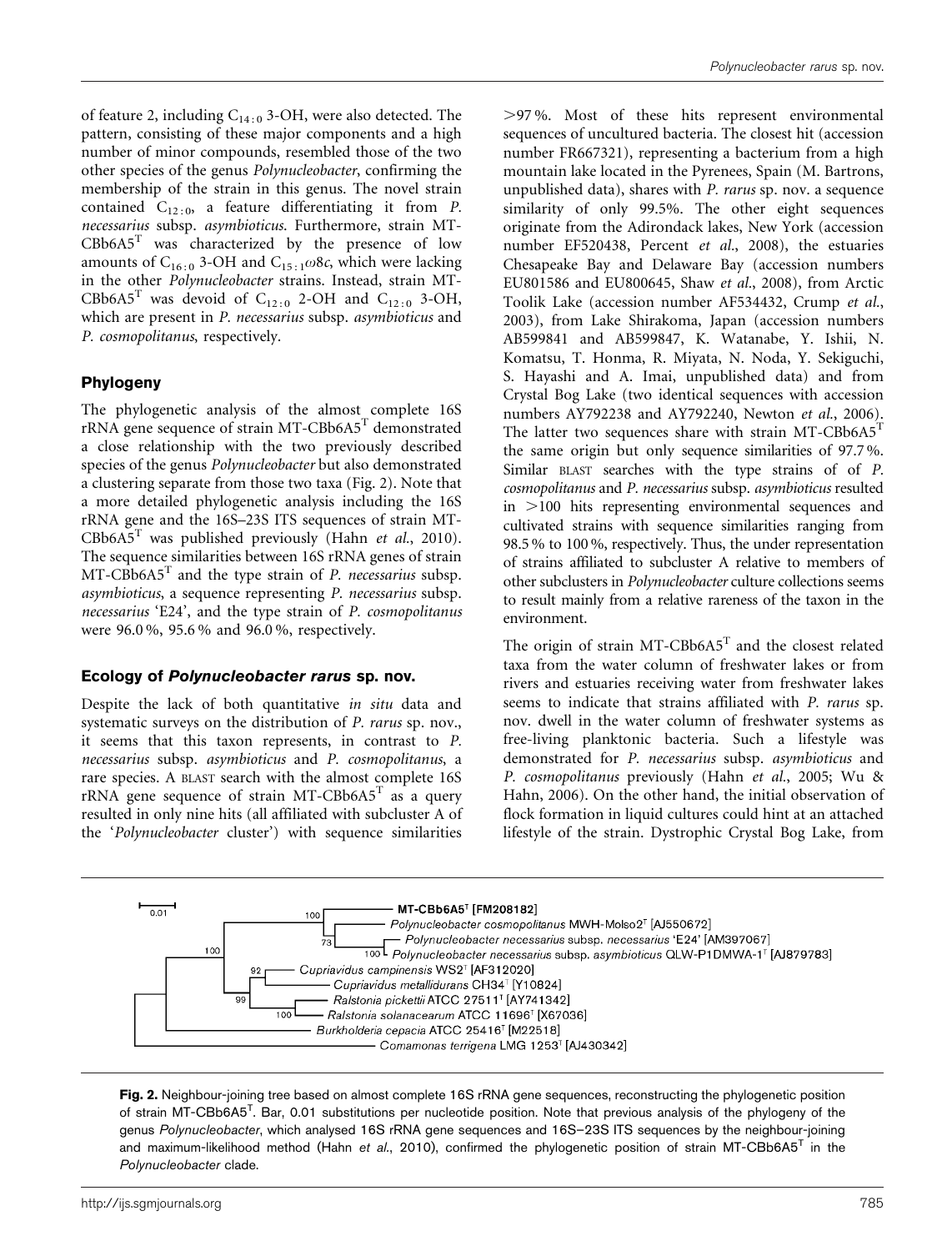<span id="page-5-0"></span>which the type strain of P. rarus sp. nov. was isolated, is a shallow, acidic lake strongly influenced by the surrounding bog, which results in a relatively high concentration of allochtonous humic substances in the water of the lake [\(Newton](#page-6-0) et al., 2006). A preference of P. rarus sp. nov. for acidic habitats is likely; however, the small dataset available for this taxon enables only preliminary conclusions.

Results from the phylogenetic analysis and chemotaxonomic investigations demonstrated the affiliation of strain  $MT\text{-}C\text{Bb6A5}^T$  to the genus *Polynucleobacter* [\(Tables 1](#page-1-0) and [2](#page-2-0), [Fig. 2](#page-4-0)) but also revealed pronounced differences between this strain and strains affiliated with previously described species of the genus Polynucleobacter [\(Table 3\)](#page-3-0). The 16S rRNA gene sequence similarities determined between strain  $MT$ -CBb6A5<sup>T</sup> and strains representing the two *P. necessar*ius subspecies as well as P. cosmopolitanus of  $\leq$ 97% clearly indicate that the investigated strain represents a new species of the genus Polynucleobacter. Therefore, we propose to establish the species Polynucleobacter rarus sp. nov. with strain MT-CBb $6A5<sup>T</sup>$  as the type strain. Note that we do not propose to tentatively include all strains of the so-called subcluster A (PnecA) in this new species. This subcluster represents, in contrast to subclusters PnecC (P. necessarius) and PnecD (P. cosmopolitanus), a phylogenetically more diverse subcluster, which makes it more likely than the other two subclusters to consist of more than one species.

#### Description of Polynucleobacter rarus sp. nov.

Polynucleobacter rarus (ra'rus. L. masc. adj. rarus rare, referring to the observation that this species represents a rare species, in contrast to the previously described species of the genus Polynucleobacter).

Straight, non-motile rods, 0.8–1.8 µm in length and 0.6–  $0.8 \mu m$  in width. Staining with nucleic acid dyes results in the microscopical visibility of multiple nucleoids in a significant fraction of cells. Chemo-organotrophic and aerobic; anaerobic growth in the presence of nitrate. Can be cultivated on NSY and R2A medium. Colonies grown on NSY agar are unpigmented, circular and convex with smooth surface. Mesophilic; no growth at  $5^{\circ}$ C or  $35^{\circ}$ C. Grows without NaCl. Maximum NaCl concentration tolerated is 0.3 % (w/v). Oxidase- and catalase-positive. Utilizes glyoxylate, glycolate, acetate, oxalate, pyruvate, malate, succinate, fumarate, levulinate, D-mannose, D-galacturonic acid, D-lyxose, D-fructose, D-fucose and L-cysteine when these substrates are provided in a medium containing low amounts of NSY. Does not utilize formate, propionate, malonate, oxaloacetate, citrate, D-glucose, D-galactose, D-sorbitol, L-glutamate, L-aspartate, L-alanine, L-serine, L-asparagine or betaine. Major cellular fatty acids are  $C_{16:0}$ ,  $C_{18:1}\omega$ 7c, 11-methyl  $C_{18:1}\omega$ 7c, feature 3 (including  $C_{16:1}\omega$ 7c), and feature 2 (including  $C_{14:0}$ 3-OH). The DNA  $G+C$  content of the type strain is 40.3 mol%. The sole cultivated strain currently representing this species is a free-living strain.

The type strain is MT-CBb6A5<sup>T</sup> (=DSM 21648<sup>T</sup> =CIP  $109928<sup>T</sup>$ ), isolated from the water column (pelagic zone) of Crystal Bog Lake in Wisconsin, USA.

# Acknowledgements

We thank K. McMahon for providing a water sample from Crystal Bog Lake. We appreciate the determination of the  $G+C$  content by P. Schumann, DSMZ, and of the fatty acids by R.M. Kroppenstedt, DSMZ. This study was supported by the Austrian Science Fund (Project P19853 granted to M. W. H.).

# References

Burkert, U., Warnecke, F., Babenzien, D., Zwirnmann, E. & Pernthaler, J. (2003). Members of a readily enriched proteobacterial clade are common in surface waters of a humic lake. Appl Environ Microbiol 69, 6550–6559.

Crump, B. C. & Hobbie, J. E. (2005). Synchrony and seasonality in bacterioplankton communities of two temperate rivers. Limnol Oceanogr 50, 1718–1729.

Crump, B. C., Armbrust, E. V. & Baross, J. A. (1999). Phylogenetic analysis of particle-attached and free-living bacterial communities in the Columbia river, its estuary, and the adjacent coastal ocean. Appl Environ Microbiol 65, 3192–3204.

Crump, B. C., Kling, G. W., Bahr, M. & Hobbie, J. E. (2003). Bacterioplankton community shifts in an arctic lake correlate with seasonal changes in organic matter source. Appl Environ Microbiol 69, 2253–2268.

Grossart, H. P., Jezbera, J., Hornak, K., Hutalle, K. M. L., Buck, U. & Simek, K. (2008). Top-down and bottom-up induced shifts in bacterial abundance, production and community composition in an experimentally divided humic lake. Environ Microbiol 10, 635–652.

Hahn, M. W. (2003). Isolation of strains belonging to the cosmopolitan Polynucleobacter necessarius cluster from freshwater habitats located in three climatic zones. Appl Environ Microbiol 69, 5248–5254.

Hahn, M. W., Stadler, P., Wu, Q. L. & Pöckl, M. (2004). The filtrationacclimatization method for isolation of an important fraction of the not readily cultivable bacteria. J Microbiol Methods 57, 379–390.

Hahn, M. W., Pöckl, M. & Wu, Q. L. (2005). Low intraspecific diversity in a polynucleobacter subcluster population numerically dominating bacterioplankton of a freshwater pond. Appl Environ Microbiol 71, 4539–4547.

Hahn, M. W., Lang, E., Brandt, U., Wu, Q. L. & Scheuerl, T. (2009). Emended description of the genus Polynucleobacter and the species Polynucleobacter necessarius and proposal of two subspecies, P. necessarius subsp. necessarius subsp. nov. and P. necessarius subsp. asymbioticus subsp. nov. Int J Syst Evol Microbiol 59, 2002–2009.

Hahn, M. W., Lang, E., Brandt, U., Lünsdorf, H., Wu, Q. L. & Stackebrandt, E. (2010). Polynucleobacter cosmopolitanus sp. nov., free-living planktonic bacteria inhabiting freshwater lakes and rivers. Int J Syst Evol Microbiol 60, 166–173.

Heckmann, K. & Schmidt, H. J. (1987). Polynucleobacter necessarius gen. nov., sp. nov., an obligately endosymbiotic bacterium living in the cytoplasm of Euplotes. Int J Syst Bacteriol 37, 456–457.

Hiorns, W. D., Methé, B. A., Nierzwicki-Bauer, S. A. & Zehr, J. P. (1997). Bacterial diversity in Adirondack mountain lakes as revealed by 16S rRNA gene sequences. Appl Environ Microbiol 63, 2957– 2960.